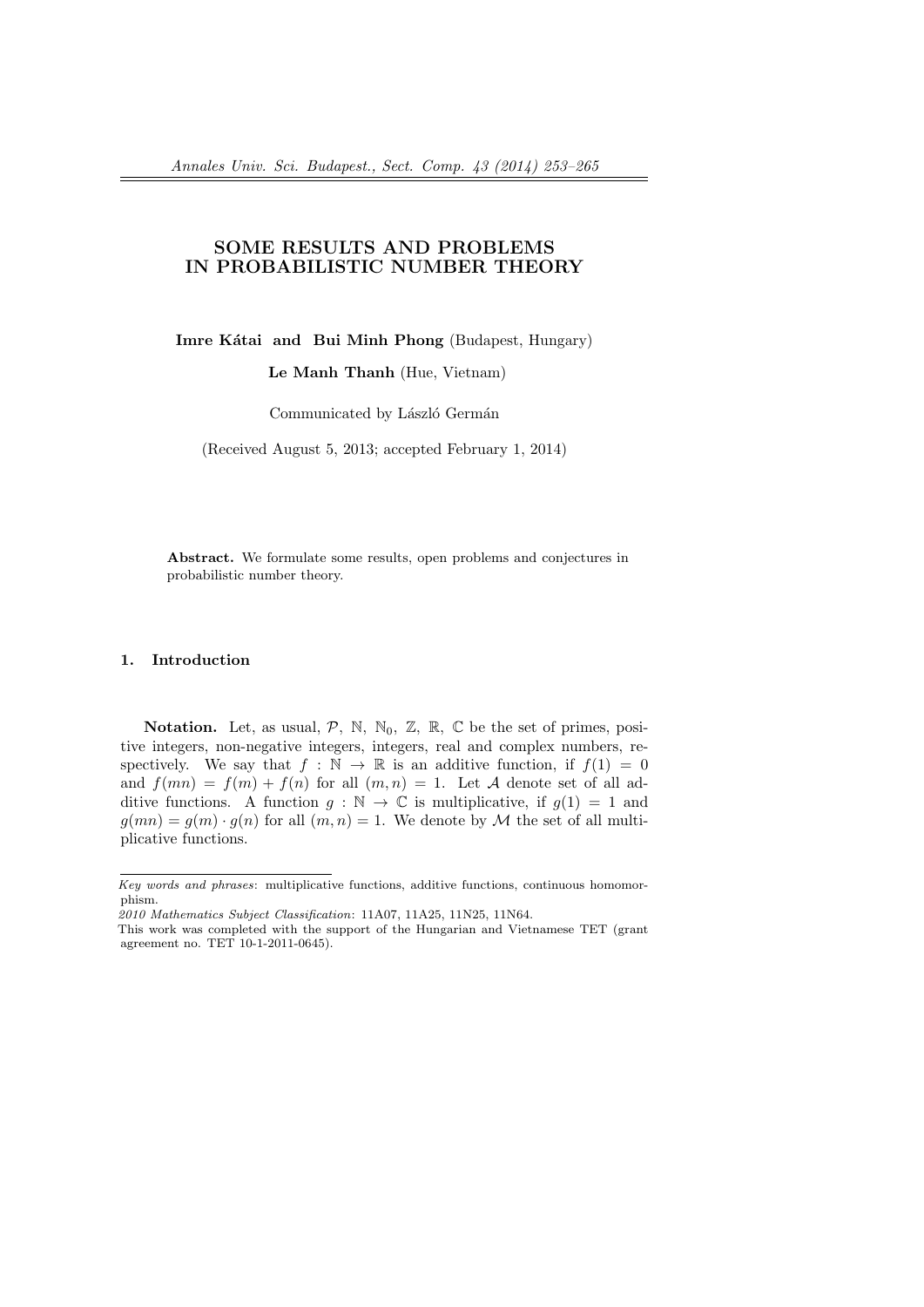Let *q* ≥ 2, integer,  $A_q = \{0, \ldots, q-1\}$ . Every  $n \in \mathbb{N}_0$  can be written as

$$
n = \sum_{j=0}^{k} \varepsilon_j(n) q^j, \qquad \varepsilon_k(n) \neq 0, \qquad \varepsilon_j(n) \in A_q,
$$

and this expansion is unique.

In the following let  $A_q$  denote the set of *q*-additive functions, i.e. a function

 $f: \mathbb{N}_0 \to \mathbb{R}$  belongs to  $\mathcal{A}_q$ , if  $f(0) = 0$ , and  $f(n) = \sum_{k=1}^{k}$ *j*=0  $f(\varepsilon_j(n)q^j)$  (*∀n*  $\in$  N<sub>0</sub>). Similarly, we say that  $g : \mathbb{N}_0 \to \mathbb{C}$  is *q*-multiplicative, if  $g(0) = 1$ , and  $g(n) =$ ∏ *k*

*j*=0  $g(\varepsilon_j(n)q^j)$  ( $\forall n \in \mathbb{N}$ ). Let  $\mathcal{M}_q$  be the set of *q*-multiplicative functions.

Let  $\pi(x)$  be the number of the primes up to *x*, and  $\pi(x, k, l)$  be the number of the primes  $p \leq x$  satisfying  $p \equiv l \pmod{k}$ .

### **Examples.**

- $\omega(n) =$  number of prime factors of *n*,  $\omega(n) \in \mathcal{A}$ ,
- $\tau(n) =$  number of divisors of *n*,  $\tau(n) \in \mathcal{M}$ ,
- 1cm  $f(n) = \log n \in \mathcal{A}$ ,
- 1cm  $\varphi(n) =$  Euler's totient function,  $\varphi(n) \in \mathcal{M}$ ,
- 1cm  $\sigma(n) =$  sum of divisors of *n*,  $\sigma(n) \in \mathcal{M}$ .

• If 
$$
f(n) \in \mathcal{A}
$$
,  $g(n) = z^{f(n)}$ ,  $z \in \mathbb{C}$ , then  $g \in \mathcal{M}$ .

• If 
$$
\alpha(n) = \sum_{j=0}^{k} \varepsilon_j(n) = \text{sum of digits functions, then } \alpha(n) \in \mathcal{A}_q
$$
.

- $f(n) = n \in \mathcal{A}_q$ ,
- $g(n) = z^n \in \mathcal{M}_q$ .

The following wellknown results can be found in [8].

**Definition 1.** We say that  $f \in A$  has a limit distribution (on the set N) if

$$
F_N(y) := \frac{1}{N} \# \{ n \le N \mid f(n) < y \}
$$

*has a limit* lim  $\lim_{N \to \infty} F_N(y) = F(y)$  *for almost all y (or in all continuity points of F).*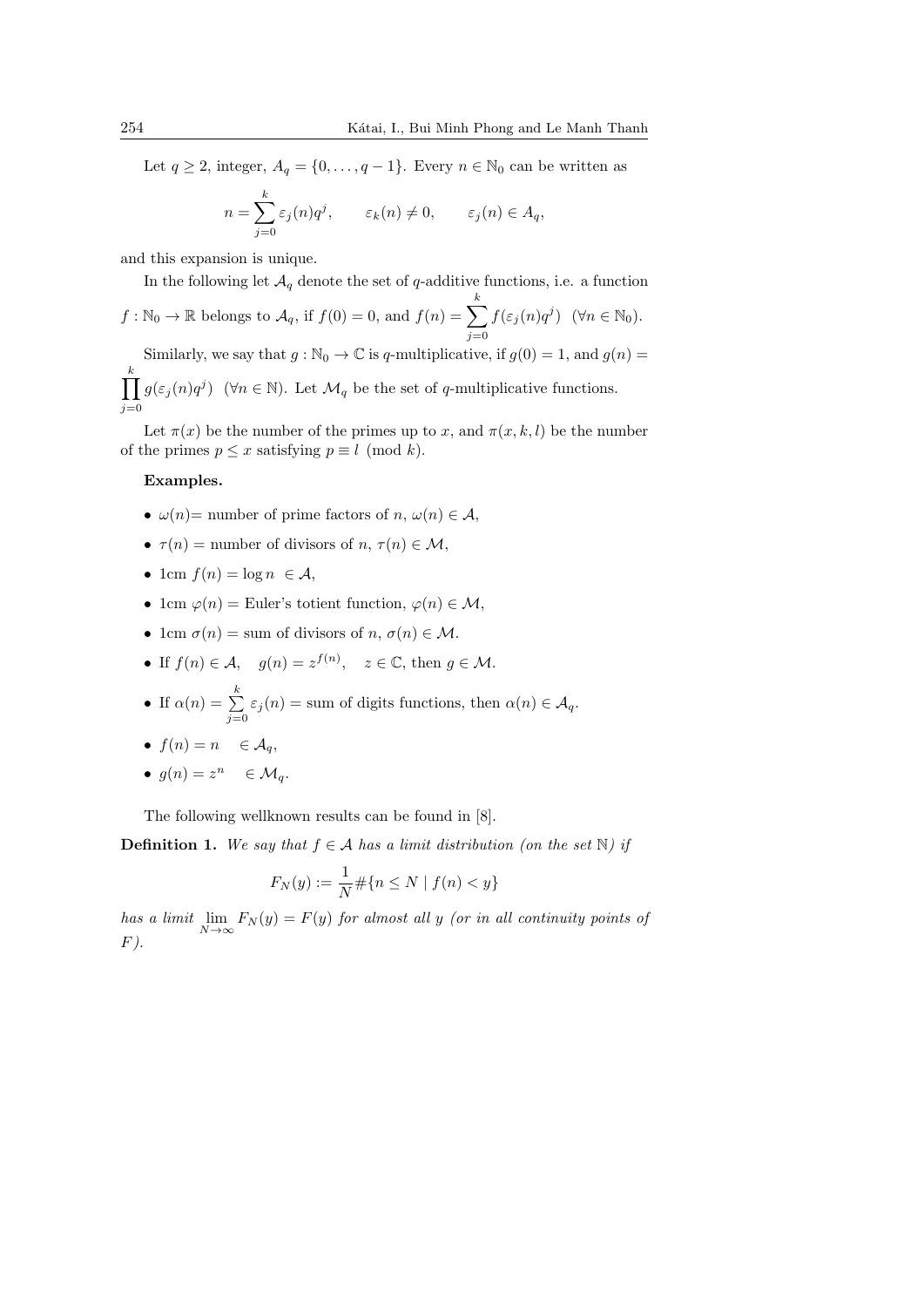**Theorem 1** (Erdős-Wintner).  $f \in A$  *has a limit distribution if and only if the next three series converge*

(1.1) 
$$
\sum_{|f(p)| > 1} \frac{1}{p},
$$

$$
\sum_{|f(p)| \le 1} \frac{f(p)}{p},
$$

(1.3) 
$$
\sum_{|f(p)| \le 1} \frac{f^2(p)}{p}.
$$

**Theorem 2.**  $f \in \mathcal{A}$  *has a limit distribution with a suitable centralization*  $c(N)$ *, i.e.*

(1.4) 
$$
\lim_{N \to \infty} \frac{1}{N} \# \{ n \le N \mid f(n) - c(N) < y \} = F(y)
$$

*exists for almost all y, if and only if* (1.1)*,* (1.3) *converge.*

Let 
$$
a(N) := \sum_{\substack{|f(p)| \le 1 \ p > N}} \frac{f(p)}{p}
$$
. If (1.4) holds, then  $\lim(a(N) - c(N)) = \alpha$  exists,

*and α is finite.*

**Theorem 3** (Erdős-Kac). Let  $f \in \mathcal{A}$ ,

(1.5) 
$$
A_N := \sum_{p \le N} \frac{f(p)}{p}, \quad B_N^2 = \sum_{p^\alpha \le N} \frac{f^2(p^\alpha)}{p^\alpha}.
$$

*Assume that*  $f(p) = \mathcal{O}(1)$   $(p \in \mathcal{P})$ *. Then* 

$$
\lim_{N \to \infty} \frac{1}{N} \# \left\{ n \le N \mid \frac{f(n) - A(N)}{B_N} < y \right\} = \Phi(y),
$$

Φ = *Gaussian law.*

**Turán-Kubilius inequality.** *Let*  $f \in \mathcal{A}$ *. Then* 

$$
\sum_{n\leq N} (f(n) - A_N)^2 \leq cNB_N^2,
$$

 $A_N$ ,  $B_N$  *are defined in* (1.5)*.*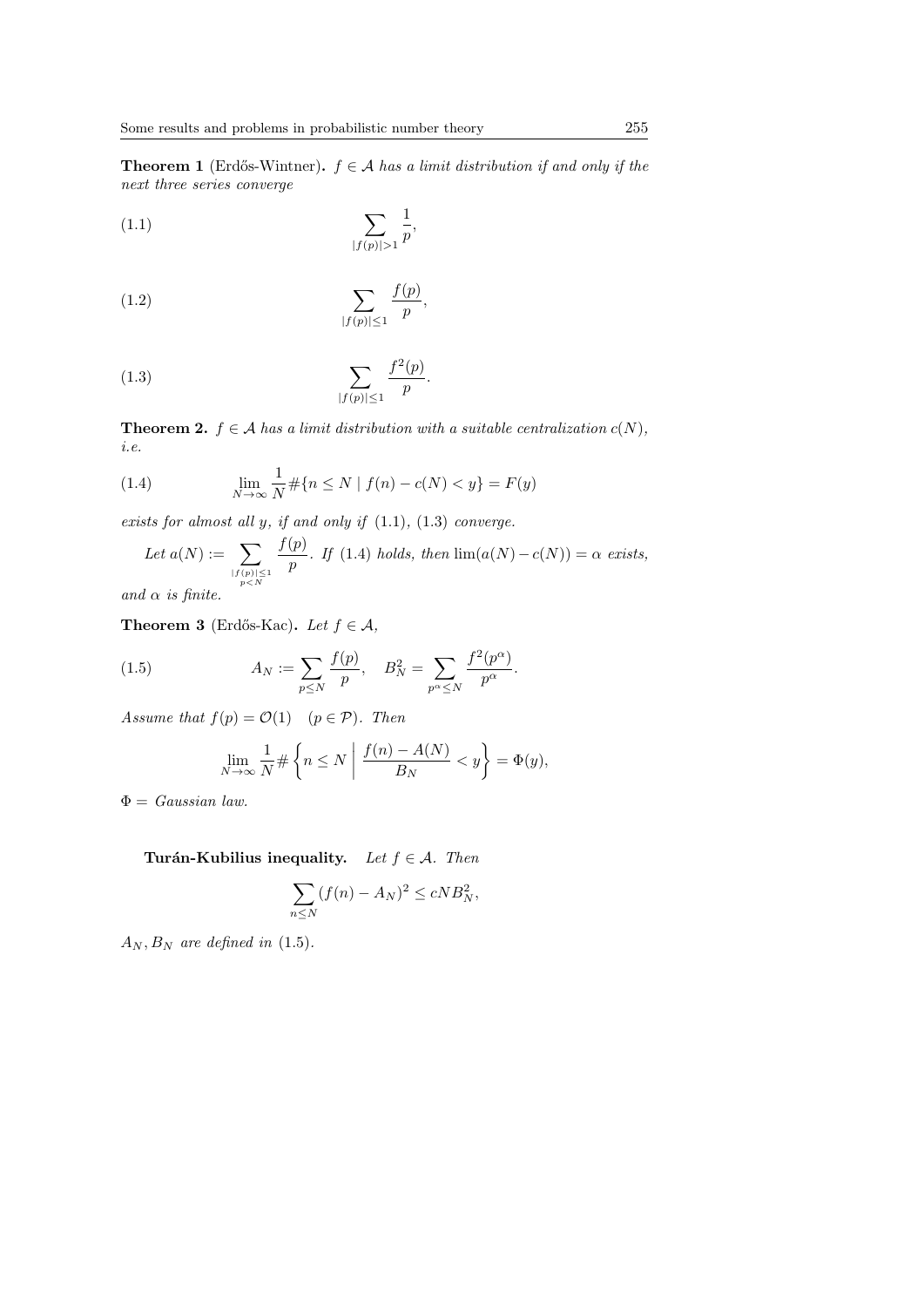# **2. Distribution of additive functions on some subsets of integers**

Let  $\mathcal{B} \subseteq \mathbb{N}$ ,  $B(x) = \#\{n \le x, n \in \mathcal{B}\}.$ 

We say that  $f \in \mathcal{A}$  is distributed in limit with centralization  $a_N$  and normalization  $b_N$  on the set  $\mathcal{B}$ , if

$$
\lim_{N \to \infty} \frac{1}{B(N)} \# \left\{ n \le N, \ n \in \mathcal{B} \mid \frac{f(n) - a_N}{b_N} < y \right\} = F(y)
$$

exists a.a.

### **Results:**

1.  $B = P_{+1} = \{p+1 \mid p \in P\}$  = set of shifted primes,  $a_N = 0, b_N = 0, f \in A$ has a limit distribution on  $\mathcal{P}_{+1}$  if the 3 series (in Erdős-Wintner theorem) are convergent ([6]).

The proof is based on the method of characteristic functions:  $g(n)$  =  $e^{i\tau f(n)}$ .

(2.1) 
$$
\lim_{x \to \infty} \frac{1}{\pi(x)} \sum_{p < x} g(p+1) = M_{\tau}(x) =
$$
\n
$$
= \prod_{p} \left( 1 - \frac{1}{p-1} + \frac{g(p)}{p} + \frac{g(p^2)}{p^2} + \dots \right).
$$

To prove (2.1), the Siegel-Walfisz theorem was used, namely that

$$
\pi(x, k, l) = \sum_{\substack{p \le x \\ p \equiv l \pmod{k}}} 1 = \frac{\text{li } x}{\varphi(k)} \left( 1 + \mathcal{O} \left( e^{-c\sqrt{\log x}} \right) \right)
$$

uniformly as  $(l, k) = 1$ ,  $k < (\log x)^{c_1}$ , where

li 
$$
x = \int_{2}^{x} \frac{du}{\log u},
$$

and the A. I. Vinogradov - E. Bombieri inequality, according to it

$$
\sum_{k \leq \frac{\sqrt{x}}{(\log x)^A}} \max_{(l,k)=1} \max_{y \leq x} \left| \pi(y,k,l) - \frac{\operatorname{li} y}{\varphi(k)} \right| \leq C \frac{x}{(\log x)^B},
$$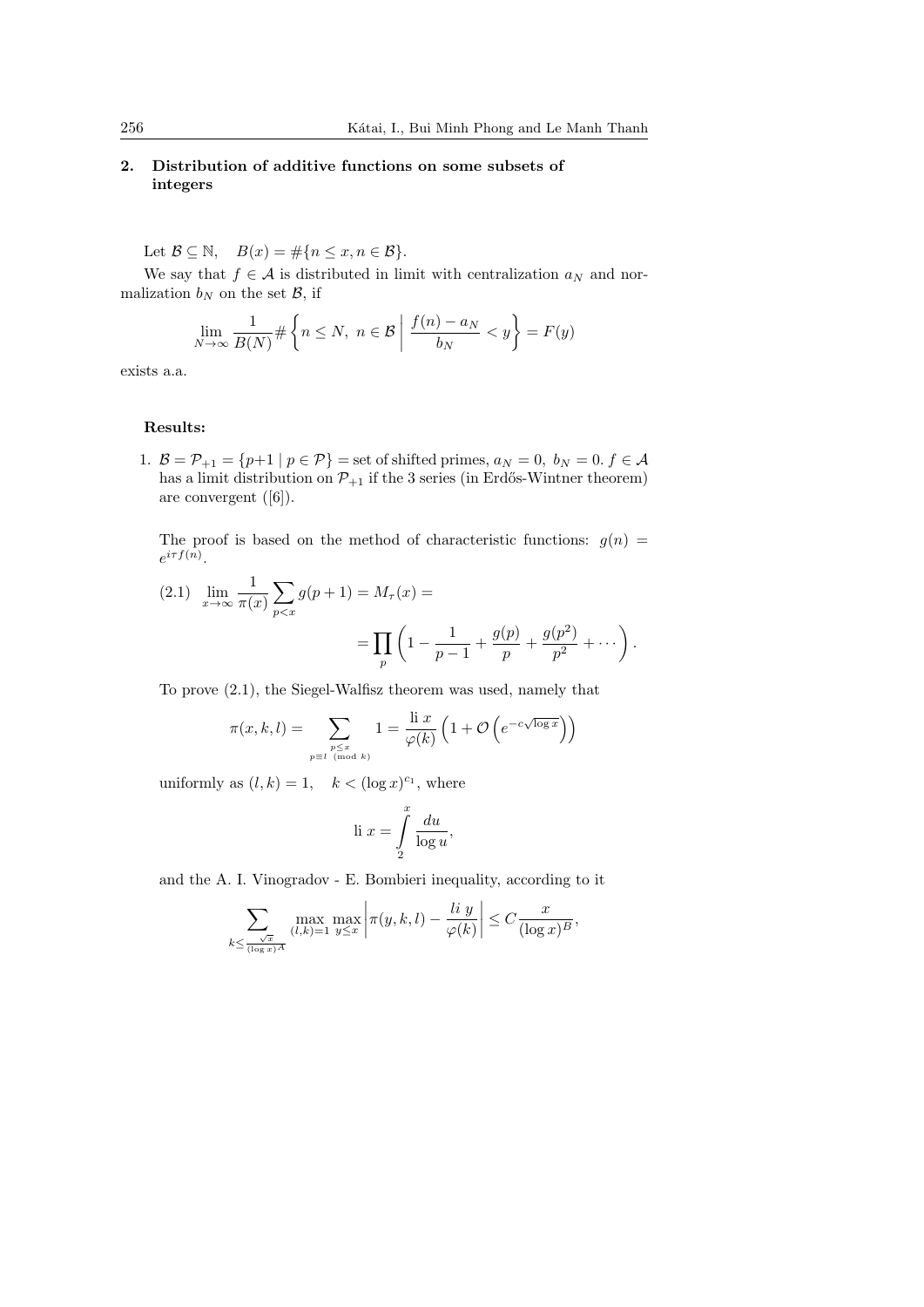$B = 2A + 5$ , *C* is a suitable (non-effective) constant.

J. Kubilius and P. Erd˝os asked on the necessity of the convergence of the 3 series (1.1), (1.2), (1.3). Partial results were obtained by P.D.T.A. Elliott, I. Kátai, and N. Timofeev. Finally more than 20 years later it was proved by A. Hidebrand that they are necessary ([4]).

2. L. Germán proved the analog of Erdős-Wintner theorem on the set

$$
\mathcal{B} = \{ n + 1 \mid \omega(n) \le \varepsilon(n) \sqrt{\log \log n} \},
$$

where  $\varepsilon(n) \to 0$ . (See [2].)

### **3. On** *q***-additive functions**

Let  $f \in \mathcal{A}_q$ ,  $\xi_j$  be independent random variables,

$$
P(\xi_j = f(aq^j)) = \frac{1}{q} \quad (a \in A_q),
$$
  

$$
\eta_N = \xi_0 + \xi_1 + \ldots + \xi_{N-1},
$$

$$
m_j = E(\xi_j) = \frac{1}{q} \sum_{a \in A_q} f(aq^j), \quad \sigma_j^2 = \frac{1}{q} \sum_{a \in A_q} f^2(aq^j) - m_j^2.
$$

By using the standard method of probability theory one can prove

**Theorem 4.** *Let*  $f \in \mathcal{A}_q$ *. Then* 

$$
\lim_{x \to \infty} \frac{1}{x} \# \{ n < x \mid f(n) < y \} = F(y)
$$

*for almost all y exists, if and only if* (3.1)*,* (3.2) *are convergent:*

(3.1) 
$$
\sum_{j=0}^{\infty} \sum_{a \in A_q} f(aq^j),
$$

(3.2) 
$$
\sum_{j=0}^{\infty} \sum_{a \in A_q} f^2(aq^j).
$$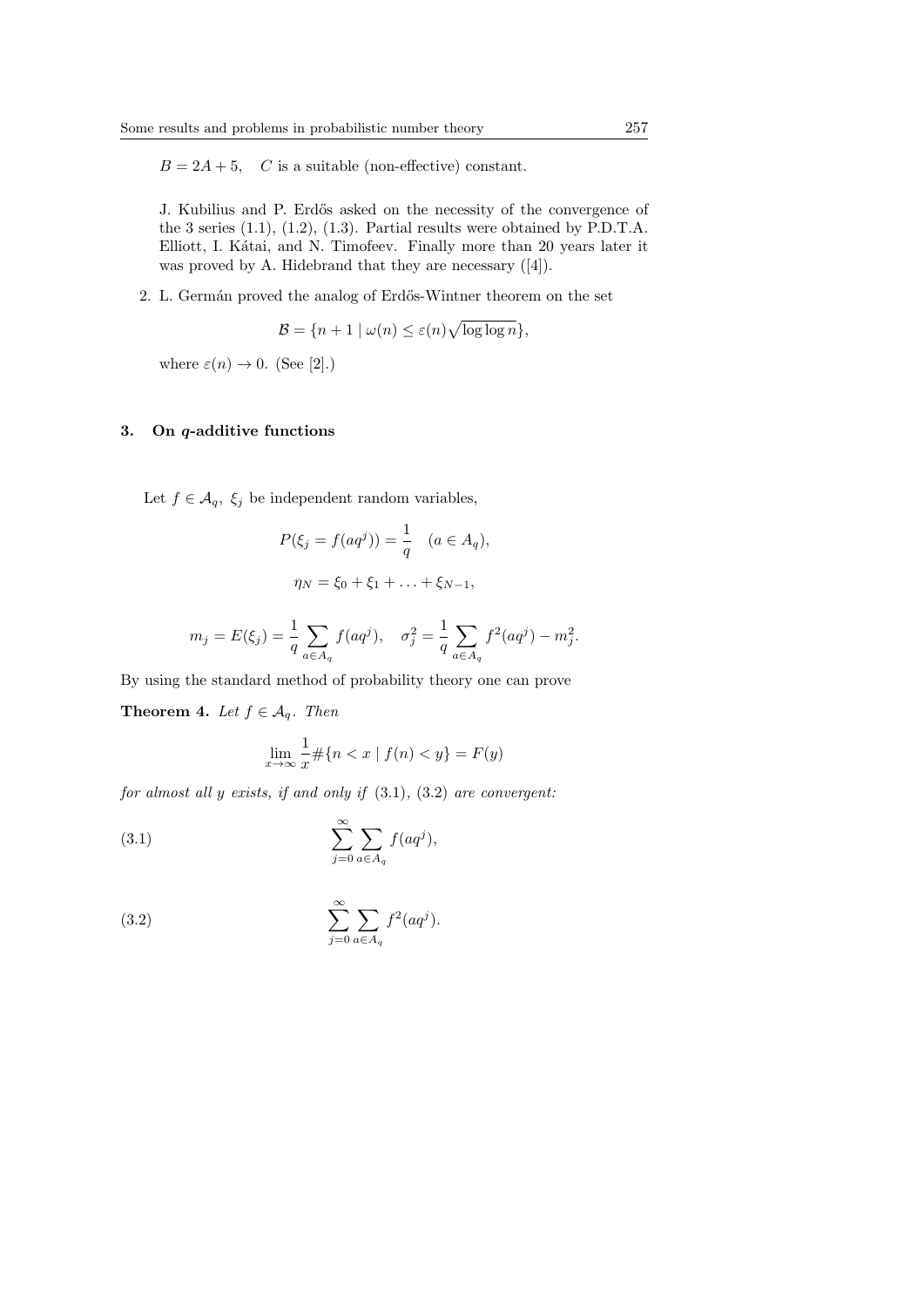What is happening if we consider the distribution of *f* over a subset *B* in  $\mathbb{N}_0$ ?

Let  $1 \leq j_1 < \ldots < j_h < N$ ,  $b_1, \ldots, b_h \in A_q$ ,  $\mathcal{B}_N$  $\int j_1, \ldots, j_h$  $b_1, \ldots, b_h$  $\setminus$  $= \{m < q^N \mid m \in \mathcal{B}, \quad \varepsilon_{j_l}(m) = b_l, l = 1, \ldots, h\},\$ *B<sup>N</sup>*  $\int j_1, \ldots, j_h$  $b_1, \ldots, b_h$  $\setminus$  $=$  # $\{m < q^N \mid m \in \mathcal{B}, \quad \varepsilon_{j_l}(m) = b_l, l = 1, ..., h\},\$  $B(x) = \#\{m < x \mid m \in \mathcal{B}\}.$ 

Let  $P(u) \in \mathbb{Z}[u]$  be a polynomial  $r = \deg P$ ,  $P(u) = a_r u^r + \ldots + a_1 u +$  $a_0, \quad a_r > 0.$ 

Let

$$
\Sigma_1 := A\left(x \middle| \begin{array}{c} l_1, \dots, l_h \\ b_1, \dots, b_h \end{array}\right) = \# \{ n \leq x \mid \varepsilon_{l_j}(P(n)) = b_j, j = 1, \dots, h \},
$$
\n
$$
\Sigma_2 := \prod \left(x \middle| \begin{array}{c} l_1, \dots, l_h \\ b_1, \dots, b_h \end{array}\right) = \# \{ p \leq x \mid \varepsilon_{l_j}(P(p)) = b_j, j = 1, \dots, h \}.
$$

**Lemma 1.** Let  $q^N \leq x < q^{N+1}$ . Let *h* be fixed,  $\lambda$  be an arbitrary constant,

(3.3) 
$$
N^{\frac{1}{3}} \le l_1 < \ldots < l_h \le rN - N^{\frac{1}{3}}.
$$

*Then*

$$
\Sigma_1 = \frac{x}{q^h} + \mathcal{O}\left(\frac{x}{(\log x)^\lambda}\right),
$$
  

$$
\Sigma_2 = \frac{\pi(x)}{q^h} + \mathcal{O}\left(\frac{x}{(\log x)^\lambda}\right)
$$

*uniformly as*  $l_1, \ldots, l_h$  *in* (3.3)*,*  $b_1, \ldots, b_h \in A_q$ .

The proof depends on the next Lemmas 2 and 3. Let  $e(u) := e^{2\pi i u}$ . **Lemma 2** (Hua Loo Keng). *Let*  $0 < Q \le c_1(k)(\log x)^{\tau_1}$  *and* 

$$
S = \sum_{\substack{p \le x \\ p \equiv t \pmod{Q}}} e(f(p))
$$

*in which*

$$
f(y) = \frac{h}{q}y^{k} + \alpha_1 y^{k-1} + \dots + a_k, \quad (h, q) = 1.
$$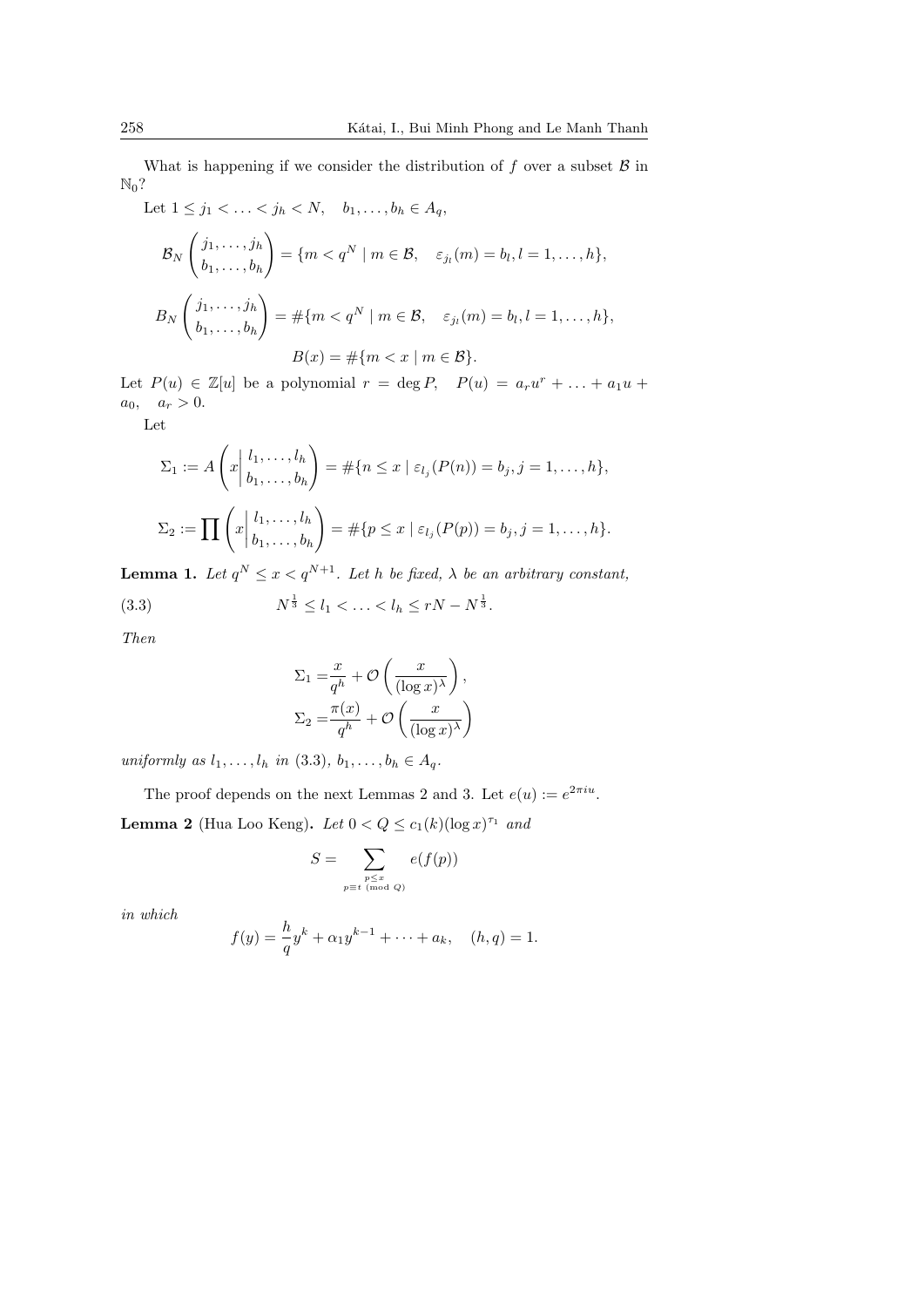*Suppose that*  $(\log x)^{\tau} \leq q \leq x^k (\log x)^{-\tau}$ . For arbitrary  $\tau_0 > 0$ , when  $\tau >$  $2^{6k}(\tau_0 + \tau_1 + 1)$ *, we always have* 

$$
|S| \le c_2(k)x \cdot (\log x)^{-\tau_0} \cdot Q^{-1}.
$$

 $c_2(k)$  *depends only on*  $k$ *.* 

**Lemma 3** (I. M. Vinogradov)**.** *Let f be as in Lemma 2,*

$$
S_1 = \sum_{n \le x} e(f(n)).
$$

Let  $\tau_0$ ,  $\tau_3$ ,  $\tau_4$  *be arbitrary positive numbers,* 

$$
\tau \ge 2^k(\tau_0 + \tau_3) + 2k\tau_4 + 2^{3(k-2)}.
$$

*Suppose*

$$
(\log x)^{\tau} < q \leq x^k (\log x)^{-\tau}.
$$

*Then*

$$
S_1 \ll x(\log x)^{-\tau}.
$$

*The constant standing implicitly in*  $\ll$  *may depend on*  $\tau_3$ *,*  $\tau$ *.* 

**Theorem 5.** ([1]) Let  $f \in \mathcal{A}_q$ ,  $f(bq^j) = \mathcal{O}(1)$  as  $j \to \infty$ ,  $b \in E$ *. Furthermore let*  $\frac{D(x)}{D(x)}$  $\frac{D(x)}{(\log x)^{\frac{1}{3}}} \to \infty$ *. Here* 

$$
D^{2}(x) = \sum_{j=0}^{N} \sigma_{j}^{2} \qquad (q^{N} \leq x < q^{N+1}).
$$

*Let*  $P(u) \in \mathbb{Z}[u]$ , deg  $P = r$ ,  $P(u) \to \infty$  ( $u \to \infty$ ). Then

(3.4) 
$$
\lim \frac{1}{x} \# \left\{ n < x \mid \frac{f(P(n)) - M(x^r)}{D(x^r)} < y \right\} = \Phi(y),
$$

(3.5) 
$$
\lim \frac{1}{\pi(x)} \# \left\{ n < x \mid \frac{f(P(p)) - M(x^r)}{D(x^r)} < y \right\} = \Phi(y),
$$

$$
c_k(x) = \frac{1}{x^r} \sum_{n \le x^r} \left( \frac{f_1(n) - M_1(x^r)}{D_1(x^r)} \right)^k.
$$

From Lemma 1 one can deduce that

$$
\lim a_k(x) = \lim b_k(x) = \lim c_k(x).
$$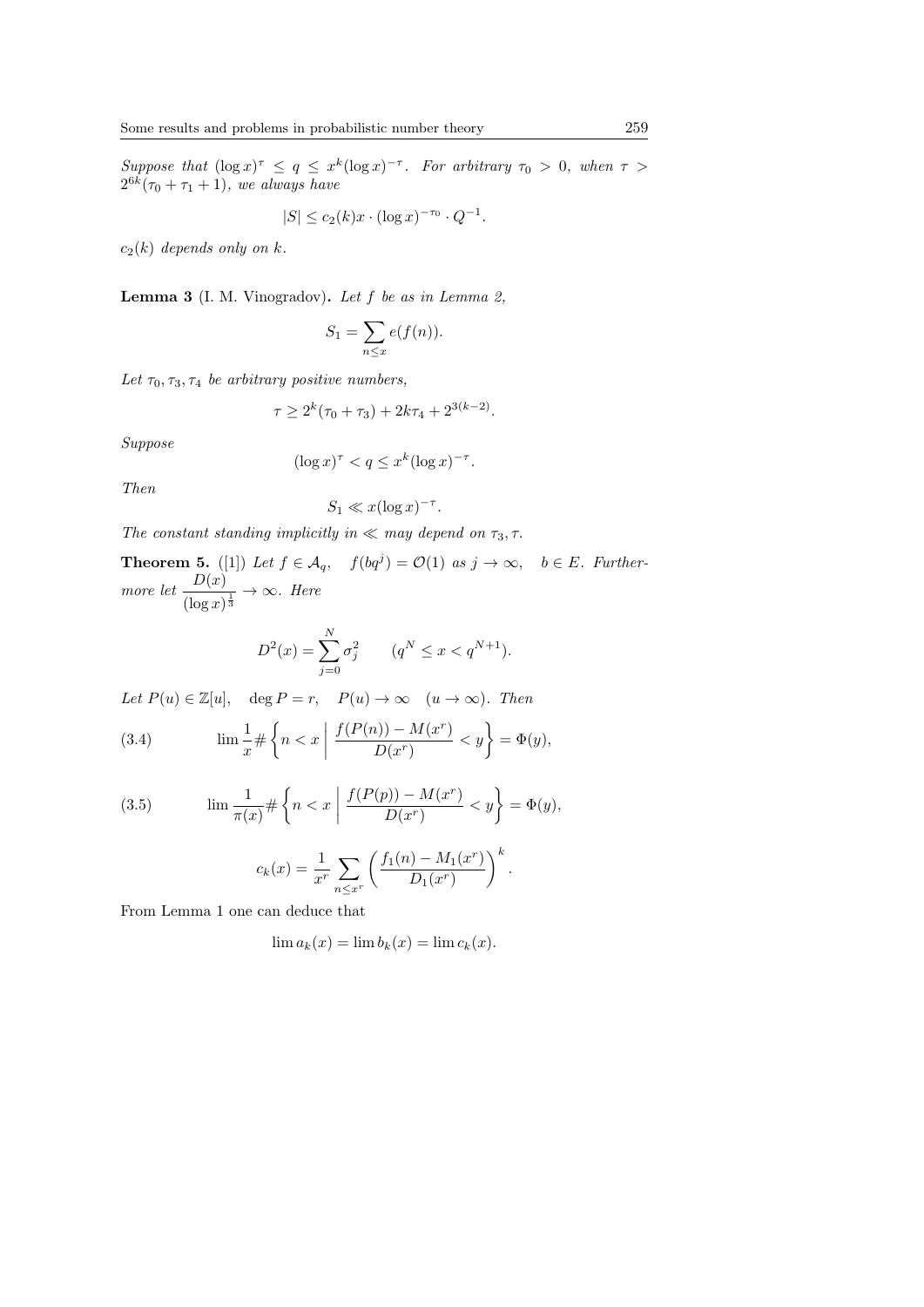*.*

It is clear that (3.4) is true if  $P(u) = u$ , furthermore

$$
\lim_{x \to \infty} c_k(x) = \int u^k d\phi(u) = \mu_k.
$$

Consequently  $\lim a_k(x) = \mu_k$ ,  $\lim b_k(x) = \mu_k$ , and the Frechet-Shohat theorem implies the fulfilment of (3.4) and (3.5).

How to prove Lemma 1?

Let

$$
\varphi_b(x) = \begin{cases} 1 \qquad &\text{if} \quad x \in \left[\frac{b}{q}, \frac{b+1}{q}\right), \\ 0 \qquad &\text{otherwise in } [0,1). \end{cases}
$$

Let  $\varphi_b(x+n) = \varphi_b(x) \quad (n \in \mathbb{Z}).$ 

Let  $b_1, \ldots, b_h \in A_q$ ,  $(1 \leq)l_1 < \ldots < l_h$  be arbitrary integers. Then

$$
F(x_1, ..., x_h) = \varphi_{b_1}(x_1) \dots \varphi_{b_h}(x_h),
$$
  

$$
\varepsilon_j(n) = b \iff \left\{ \frac{n}{q^{j+1}} \right\} \in \left[ \frac{b}{q}, \frac{b+1}{q} \right)
$$

Let  $t(y) = F$ ( *y*  $\frac{y}{q^{l_1+1}}, \ldots, \frac{y}{q^{l_h}}$ Then

$$
t(m) = \begin{cases} 1 & \text{if } \varepsilon_{l_j}(m) = b_j, j = 1, \dots, h, \\ 0 & \text{otherwise.} \end{cases}
$$

Let 
$$
0 < \Delta < \frac{1}{2q}
$$
,  $f_b(x) = \frac{1}{2\Delta} \int_{-\Delta}^{\Delta} \varphi_b(x+u) du$ ,  

$$
\tilde{t}(y) = f_{b_1}\left(\frac{y}{q^{l_1+1}}\right) \dots f_{b_h}\left(\frac{y}{q^{l_h+1}}\right).
$$

 $\frac{y}{q^{l_h+1}}$ .

We can prove that

$$
\sum_{n \le x} |t(P(n)) - \tilde{t}(P(n))|
$$

is small, furthermore

$$
\tilde{t}(y) = \sum_{M} T_M e(MVy),
$$
  

$$
M = [m_1, \dots, m_h], \quad V = \left[\frac{1}{q^{l_1+1}}, \dots, \frac{1}{q^{l_h+1}}\right],
$$
  

$$
\sum |T_M| < \infty.
$$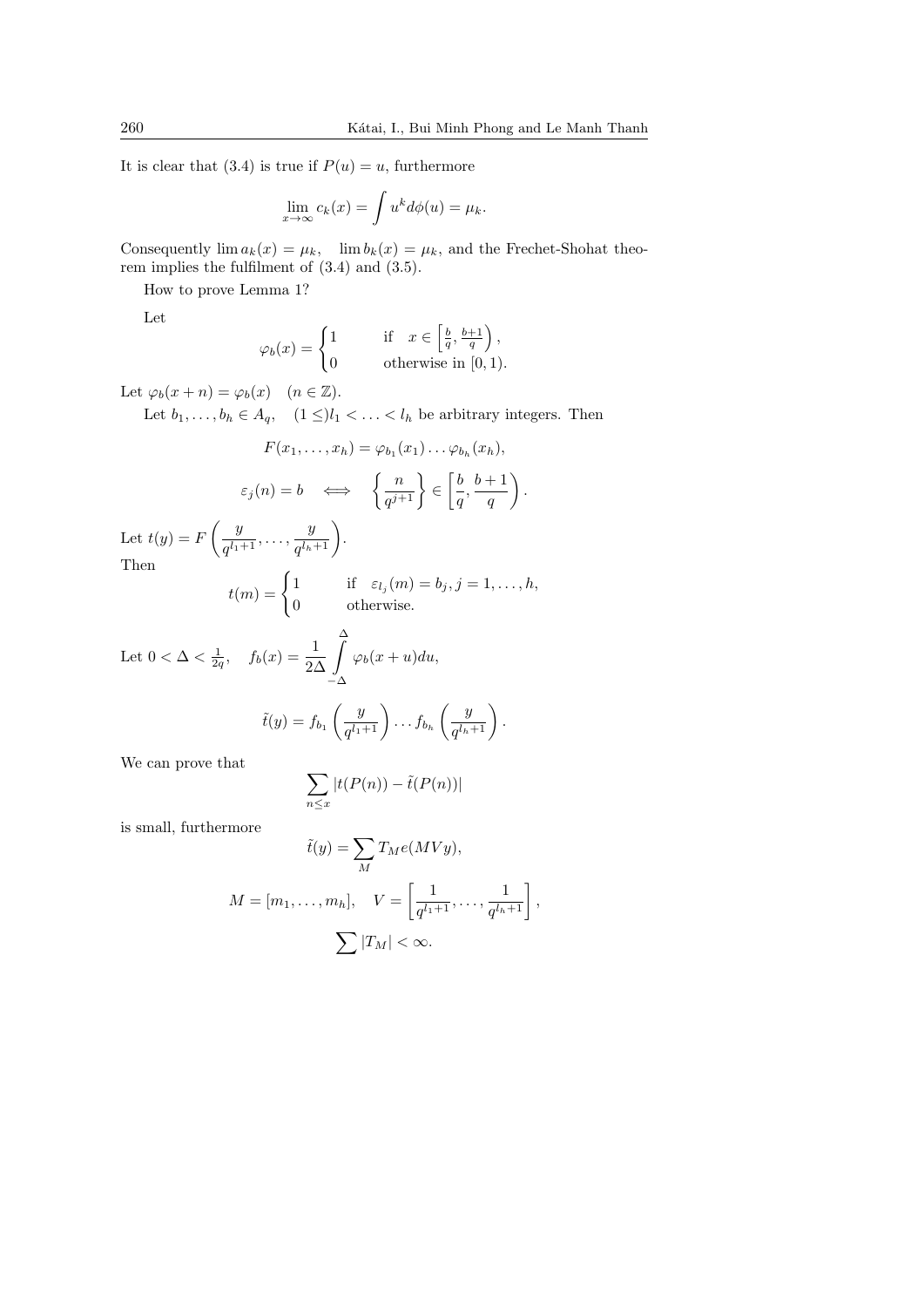Thus

$$
\sum \tilde{t}(P(n)) = \sum T_M \sum_{n \le x} e\left(\frac{A_M}{H_M} P(n)\right),
$$
  

$$
\sum \tilde{t}(P(p)) = \sum T_M \sum_{p \le x} e\left(\frac{A_M}{H_M} P(p)\right),
$$

 $VM = \frac{A_M}{H_M}, \quad (H_M, A_M) = 1.$ 

We can apply Lemma 1 and 2. This completes the proof.

**Theorem 6.** Let  $f \in A_q$ . Assume that  $\lim M(x)$  exists and is finite,  $\lim D^2(x)$ *∞. Then there exist suitable distribution functions F*1(*y*)*, F*2(*y*) *such that*

(3.6) 
$$
\lim \frac{1}{x} \# \left\{ n < x \mid f(P(n)) < y \right\} = F_1(y) \quad a.a. \ y,
$$

(3.7) 
$$
\lim \frac{1}{\pi(x)} \# \left\{ p < x \mid f(P(p)) < y \right\} = F_2(y) \quad a.a. \ y.
$$

**Theorem 7.** If  $P(n) = n$ , and (3.7) holds true, then  $\lim M(x)$  exists and is *finite, furthermore*  $\lim_{x \to \infty} D(x)$  *is finite.* 

### **4. Linear combinations of** *q* **- additive functions**

Here we mention some theorems without proof.

In this section  $\lambda$  is the Lebesgue measure defined in  $\mathbb{R}$ . Let

$$
f_1, \ldots, f_k \in \mathcal{A}_q; \quad (1 \le a_1 < \ldots < a_k < q), \quad (a_i, q) = 1, \quad (a_i, a_j) = 1 \quad \text{if} \quad i \neq j,
$$
\n
$$
l(n) = f_1(a_1 n) + \ldots + f_k(a_k n).
$$

**Definition 2.** *We say that*  $l(n)$  *is a tight sequence if*  $\exists A_N$  *such that* 

$$
C(K) := \limsup \frac{1}{q^N} \# \{ n < q^N \mid |l(n) - A_N| > K \} \to 0
$$

 $as K \to \infty$ .

**Theorem 8.** (K.-H. Indlekofer and I. Kátai, [5])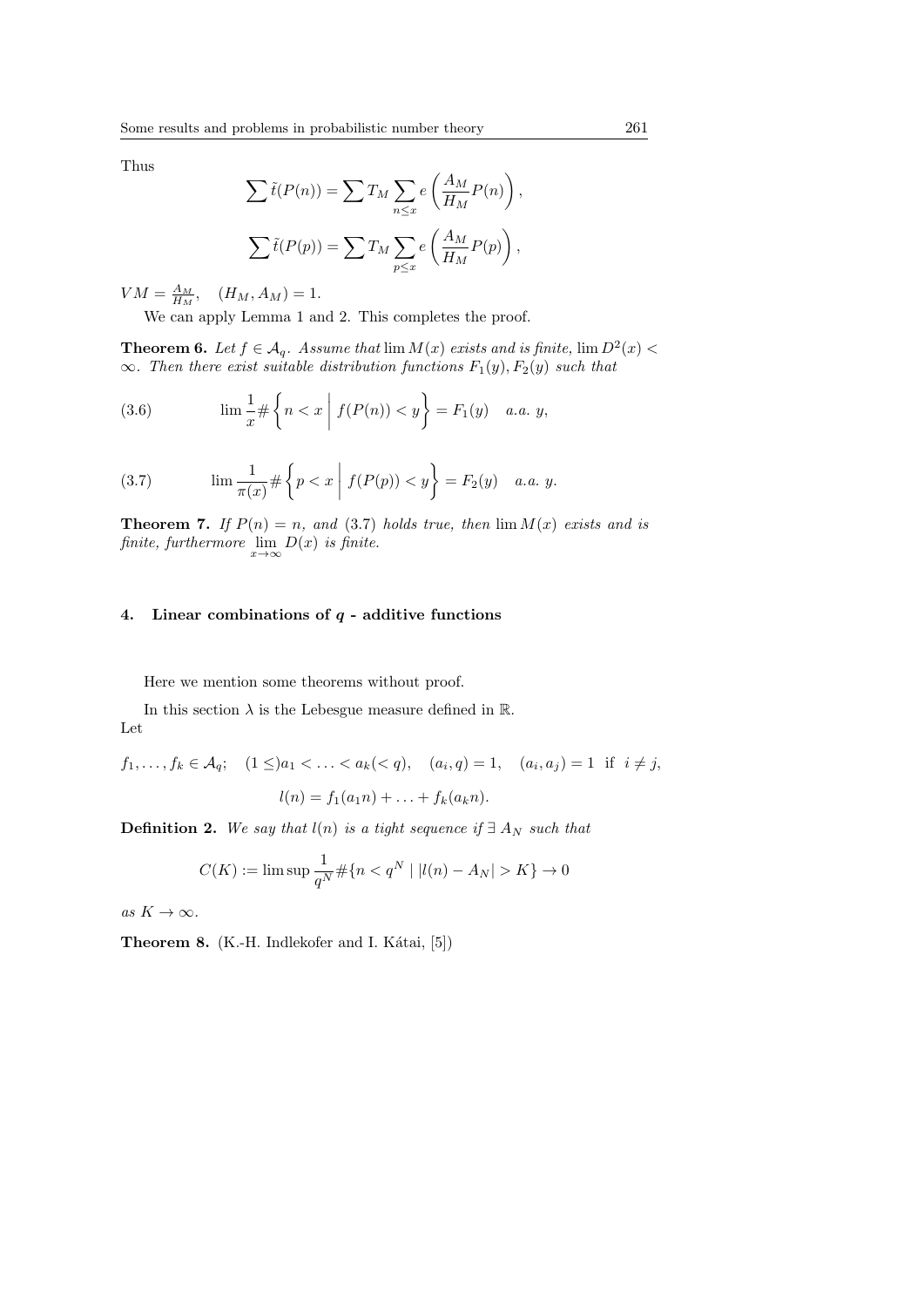*1. l*(*n*) *is tight if and only if*  $\exists \gamma_1, \ldots, \gamma_k$  *for which*  $a_1\gamma_1 + \ldots + a_k\gamma_k = 0$ *and for*  $\psi_l(n) := f_l(n) - \gamma_l(n)$  *we have* 

(4.1)<sub>l</sub> 
$$
\sum_{j=0}^{\infty} \sum_{a=0}^{q-1} \psi_l(aq^j)^2 < \infty \quad (l = 1, ..., k).
$$

*2. If the conditions of 1) hold, then*

$$
\lim \frac{1}{q^N} \# \{ n < q^N \mid l(n) - E_N < y \} = F(y) \quad a.a. \ y,
$$

*where F is a suitable distribution function,*

$$
A_N^{(l)} := \frac{1}{q} \sum_{j=0}^N \sum_{a \in A_q} \psi_l(aq^j),
$$
  

$$
E_N = \sum_{l=1}^k A_N^{(l)}.
$$

- *3. l*(*n*) *has a limit distribution, if and only if the conditions of 1) are satisfied, and if E<sup>N</sup> has a finite limit.*
- **Theorem 9.** *1. The sequence*  $l(p)$  ( $p \in \mathcal{P}$ ) *is tight if it is tight on the whole set* N*.*
	- *2. If* ((4*.*1)*l*) *hold, then*

$$
\lim_{N \to \infty} \frac{1}{\pi(q^N)} \# \{ p < q^N \mid l(p) - E_N < y \} = F^*(y) \quad a.a. \ y.
$$

*3. l*(*p*) *has a limit distribution if and only if l*(*p*) *is tight and if E<sup>N</sup> has a finite limit.*

Let 
$$
\mu_l(u) = \frac{1}{q} \sum_{c \in A_q} f_l(cq^u), \quad p(u) = \sum_{l=1}^k \mu_l(u),
$$
  

$$
F(N) := \sum_{u=0}^{N-1} p(u),
$$
  

$$
\pi_u(c_1, \dots, c_k) := \frac{1}{q^{u+1}} \# \{ n < q^{u+1} | \varepsilon_u(a_j n) = c_j \},
$$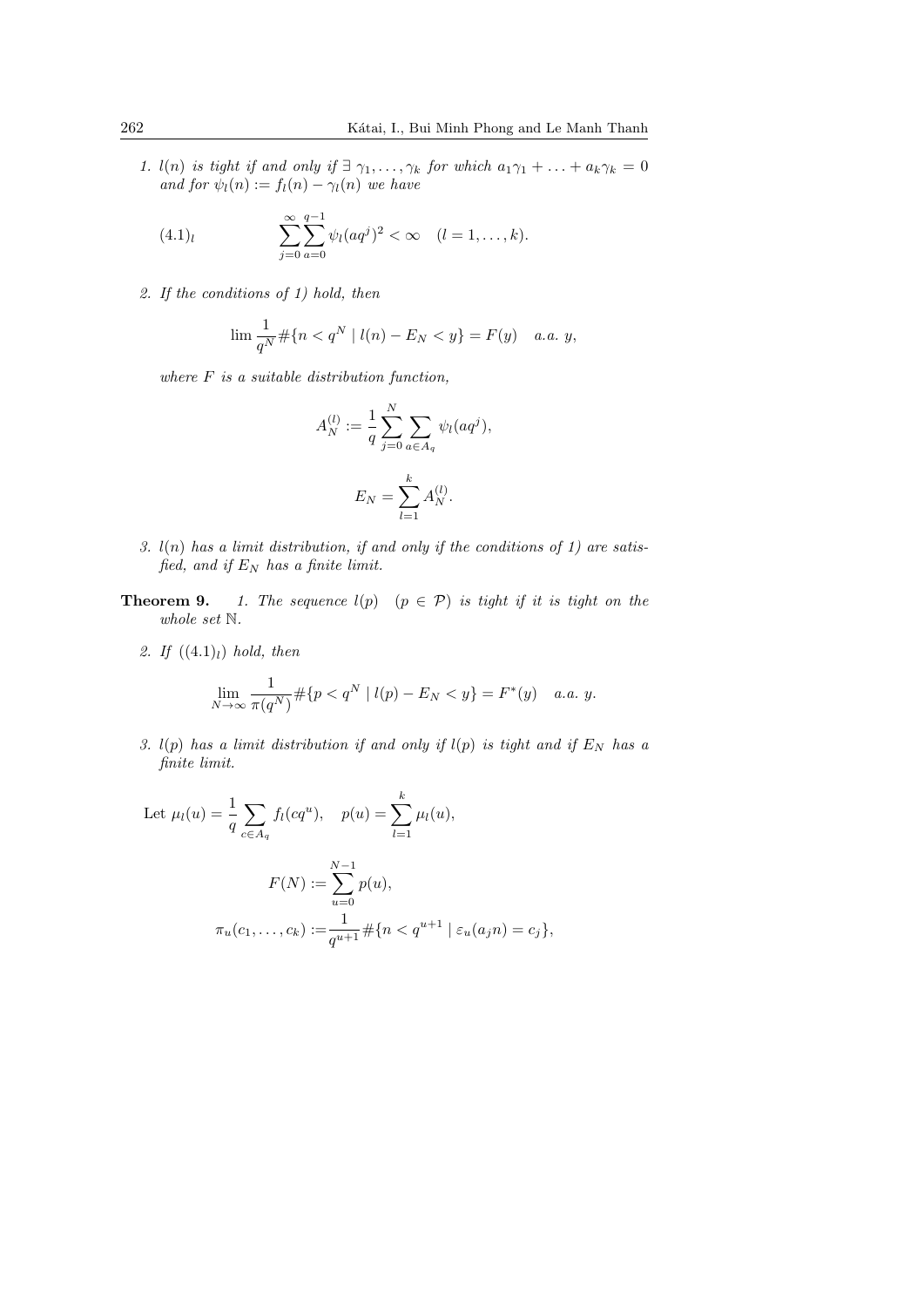$$
\pi(c_1, \dots, c_k) = \lambda \left( \left\{ x \in [0, 1] \mid \{a_j x\} \in \left[\frac{c_j}{q}, \frac{c_j + 1}{q}\right), j = 1, \dots, k \right\} \right).
$$
  
We have  $\pi_u(c_1, \dots, c_k) = \pi(c_1, \dots, c_k) + \mathcal{O}\left(\frac{1}{q^u}\right) \quad (u \to \infty).$ 

Let

$$
\tau_u := \sum_{c_1, ..., c_k \in A_q} (f_1(c_1 q^u) + ... + f_k(c_k q^u) - p(u))^2 \pi_u(c_1, ..., c_k),
$$
  

$$
\sigma_v^2 = \sum_{r=1}^{N-1} \tau_r
$$

$$
\varrho_N^2 = \sum_{u=0} \tau_u.
$$

**Theorem 10.** *Assume that*

$$
\frac{|f_l(cq^M)|}{\varrho_M}\to 0\qquad as\quad M\to\infty
$$

*for*  $l = 1, \ldots, k$ *. Then* 

$$
\lim_{N \to \infty} \frac{1}{q^N} \# \left\{ n < q^N \; \middle| \; \frac{l(n) - F_N}{\varrho_N} < y \right\} = \phi(y).
$$

**Theorem 11.** *Assume that*

$$
\sup_{M} \max_{c \in A_q} \max_{l} |f_l(cq^M)| < \infty,
$$

*and that*

$$
\varrho_{K_N}^2 / \varrho_N^2 \to 0, \quad (\varrho_N^2 - \varrho_{N-K_N}^2) / \varrho^2 N \to 0
$$
  
as  $K_N = [\log N], \quad N \to \infty$ . Then  

$$
\lim_{N \to \infty} \frac{1}{\pi (q^N)} \# \left\{ p < q^N \; \middle| \; \frac{l(p) - F_N}{\varrho_N} < y \right\} = \phi(y).
$$

# 5. On a theorem of G. Harman and I. Kátai ([3])

Let  $0 \le j_1 < j_2 < \ldots < j_r \le N-1$ ,  $x > \exp(q^2)$ ,  $q^{N-1} \le x \le q^N-1$ . Let  $\underline{b} = (b_1, \ldots, b_r), \ j = (j_1, \ldots, j_r),$ ∏ ( *x*  $\begin{array}{c} \begin{array}{c} \begin{array}{c} \end{array} \\ \begin{array}{c} \end{array} \end{array} \end{array}$ *j b*  $\setminus$  $:=\#\{p\leq x\mid \varepsilon_{l_j}(p)=b_j, j=1,\ldots,r\},\$ *A*  $\sqrt{ }$ *x j b*  $\setminus$  $:=$   $\#\{n \leq x \mid \varepsilon_{l_j}(n) = b_j, j = 1, \ldots, r\}.$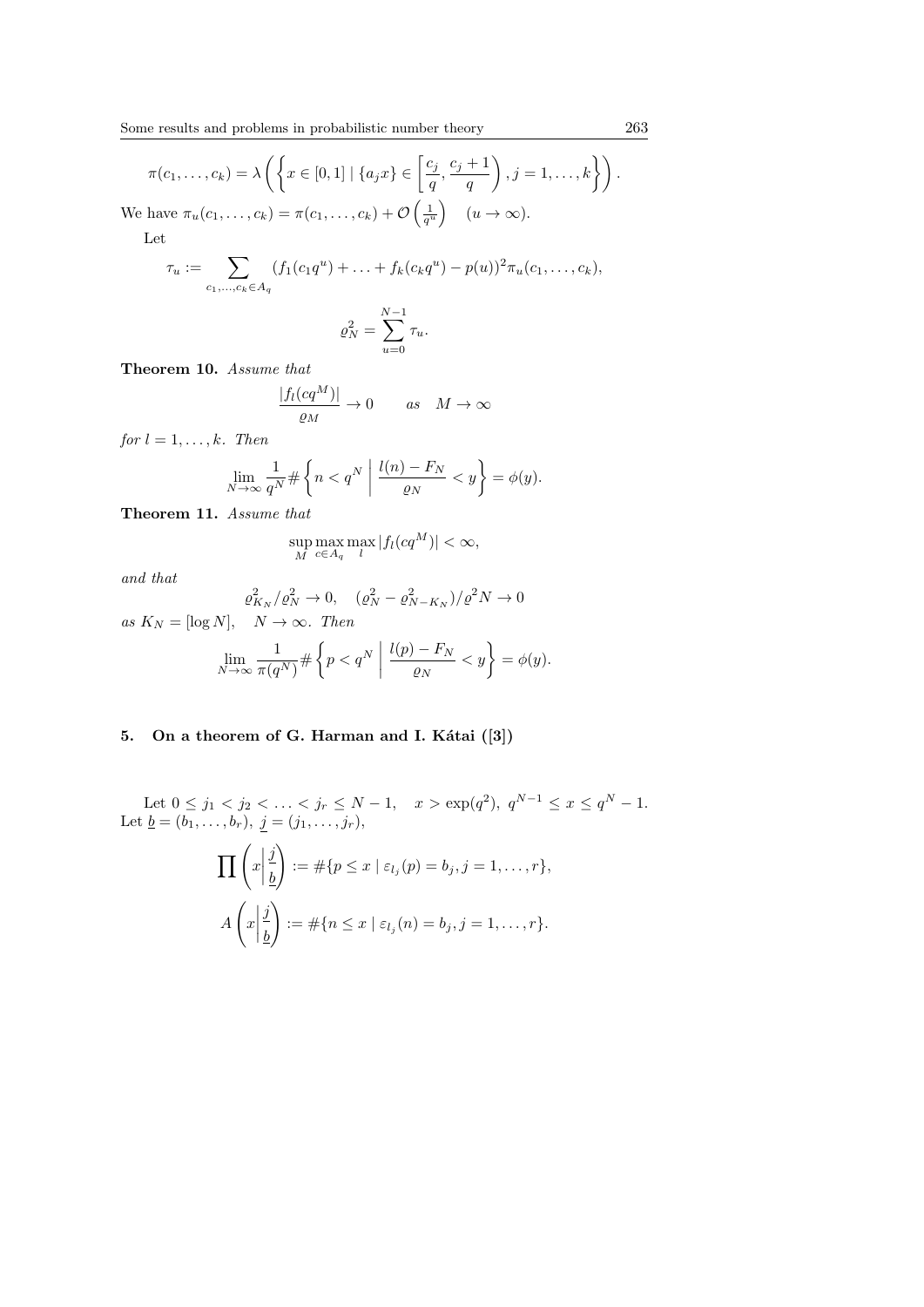**Theorem 12.** *Suppose that*  $1 \leq r < C\sqrt{N}/\log N$ *. Then* 

$$
\prod \left(x \left| \frac{j}{\underline{b}} \right.\right) = \frac{q^r f(\underline{b}, \underline{j})}{\log x} A\left(x \left| \frac{j}{\underline{b}} \right.\right) + O\left(\frac{x \log \log x}{\varphi(q) q^{r-1} (\log x)^2}\right),
$$

*where*

$$
f(b,j) = \begin{cases} q^{-r} & \text{if } j_1 > 0, \\ 0 & \text{if } j_1 = 0, (b_1, q) > 1, \\ q^{1-r} \varphi(q)^{-1} & \text{if } j_1 = 0, (b_1, q) = 1. \end{cases}
$$

A similar theorem is claimed in the paper  $([7])$  of I. Kátai, but there were some mistakes in the proof.

Our guess: Theorem 12 remains valid up to  $r < \frac{1}{3}N$ .

### **References**

- [1] **Bassily, N.L. and I. Kátai,** Distribution of the values of q-additive functions on polynomial sequences, *Acta Math. Hungar.,* **68** (4) (1995), 353–361.
- [2] **Germán, L.,** The distribution of an additive arithmetical function on the set of shifted integers having *k* distinct prime factors, *Annales Univ. Sci. Budapest. Sect. Comp.,* **27** (2007), 187–215.
- [3] **Harman, G. and I. Kátai,** Primes with preassigned digits II., *Acta Arith.,* **133** (2) (2008), 171-184.
- [4] **Hildebrand, A.,** Additive and multiplicative functions on shifted primes, *Proc. London Math. Soc.,* **53** (1989), 209-232.
- [5] Indlekofer, K.-H. and I. Kátai, Investigations in the theory of qadditive and q-multiplicative functions II., *Acta Math. Hungar.,* **97** (2002), 97-108
- [6] Kátai, I., On distribution of arithmetical functions on the set of prime plus one, *Compositio Math.,* **19** (1968), 278-289.